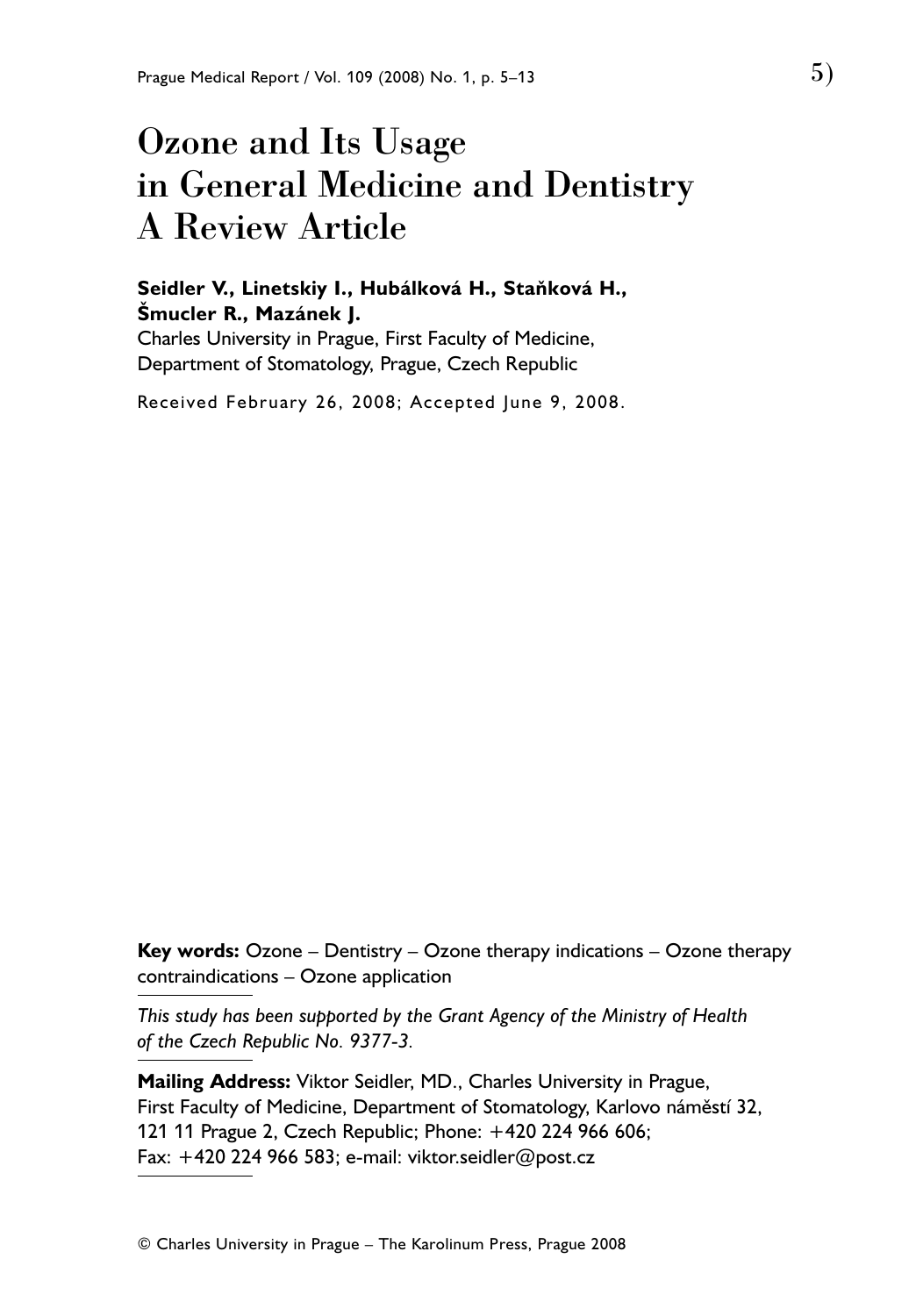**Abstract:** Ozone, an allotropic form of oxygen, is successfully used in the treatment of different diseases for more than a hundred years. It is highly valued for various effects, such as antimicrobial, antihypoxic, analgesic, immunostimulating etc. on biological systems. These mechanisms of action supported with a lot of case reports and scientific studies allow using it in different fields of medicine. This review of literature is another attempt to summarize different modalities of ozone application in dentistry. Further studies are necessary to standardize indications and treatment protocols of this promising medical agent.

## **Introduction**

Ozone (O3) is a triatomic molecule, consisting of three oxygen atoms. Its molecular weight is 47,98 g/mol [1]. Ozone is thermodynamically highly instable compound that, dependent on system conditions like temperature and pressure, decomposes to pure oxygen with a short half-life [2]. Ground-level ozone is an air pollutant with harmful effects on the respiratory system. Ozone in the upper atmosphere filters potentially damaging ultraviolet light from reaching the Earth's surface. It has many different applications in various fields; one of them is usage of ozone in medicine [3].

Ozone therapy is one of the modern non-medication methods of treatment. It is being used for more than 100 years. Medical reports on successful application of ozone in therapy of different diseases and studies of its effects caused a rapid growing interest in it. Some other factors were responsible for its wide spreading, such as simplicity of performance, good tolerance by patients, absence of side-effects or adverse reactions and high medical-social and economic efficiency. Even though ozone therapy is still being ignored by most of medical establishment because of facts that gaseous ozone is quite toxic and has strong oxidative properties [4].

The word ozone was first used by Schonbein in 1840. He subjected oxygen to electrical discharges and noted "the odour of electrical matter". Schonbein concluded that odour was due to a gas which he named ozone, from the Greek ozein (odorant), and described several of its properties. Numerous researchers since that time have worked to elucidate the nature and actions of ozone. Mariniak and Delarive showed that it is an allotropic form of oxygen, and Mulliken and Dewar clarified its molecular architecture.

The ability of ozone to destroy toxic or noxious industrial impurities (phenols, cyanides, tetraethyl lead among others) and to inactivate bacterial contaminants in sewage has made it an attractive alternative to chlorination. In 1901 Wiesbaden, Germany became the first city to use ozonation for purification of its drinking water, followed by Zurich, Florence, Brussels, Marseille, Singapore and Moscow (the largest installation in the world), among others. The history of ozone's medical applications has nebulous and anecdotal beginnings. The names A. Wolff, Payr and Aubourg will always be linked with pioneering research, especially in the field of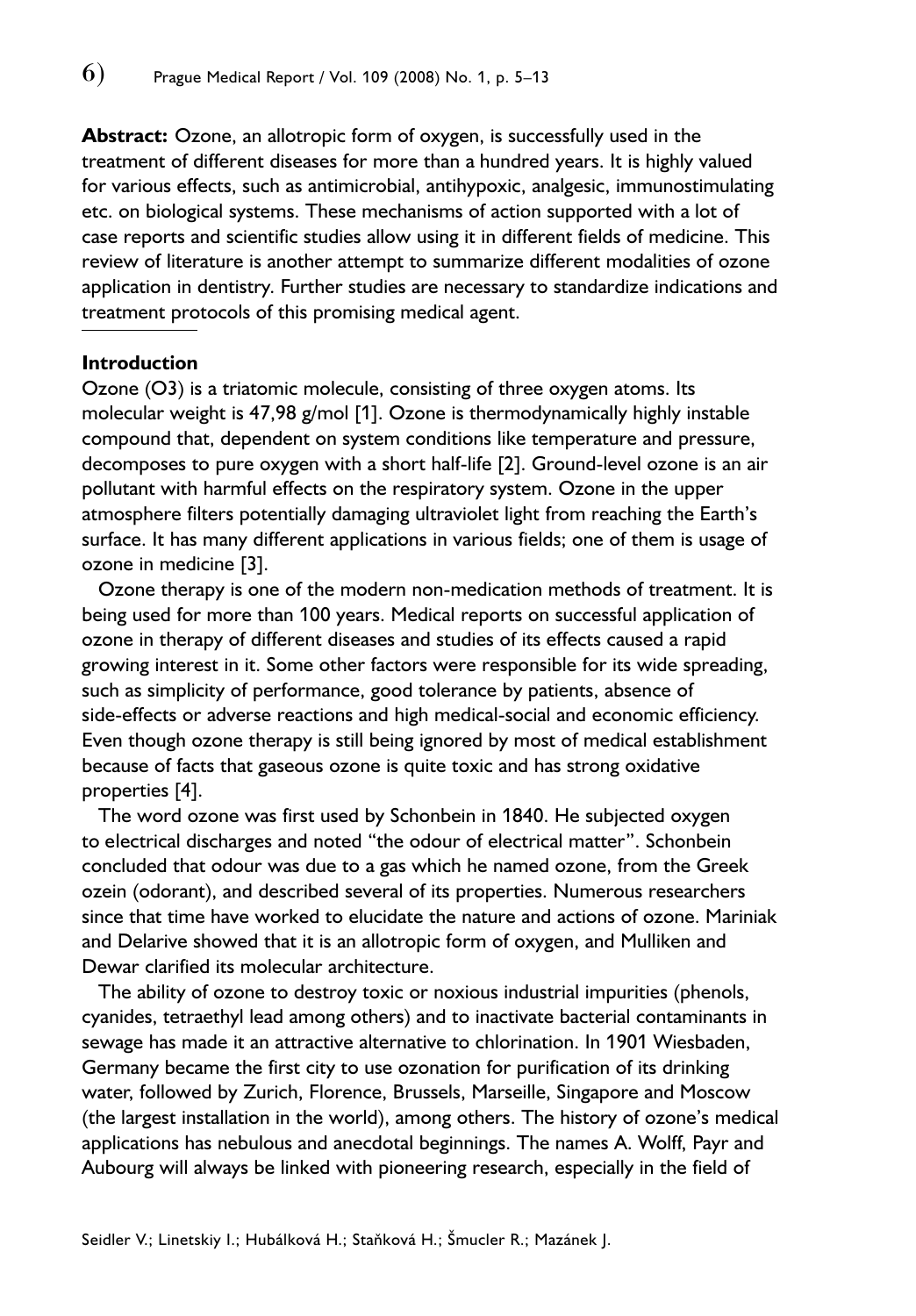locally applied medical ozone [5]. J. Hansler developed one of the first reliable models of medical ozone generators. A. Wolff successfully treated putrescent wounds, suppurating bone fractures, fulminating inflammations (phlegmons) and abscesses during the First World War, publishing his results already in 1915. This field then received a major impulse through the work of the surgeon and ozone therapist Erwin Payr, who presented his epoch-making publication (of 290 pages), entitled "Ozone Treatment in Surgery" (Über Ozonbehandlung in der Chirurgie) at the 59th Meeting of the German Surgical Society (Deutsche Gesellschaft für Chirurgie) in 1935. This can be called the real beginning of ozone therapy.

However, it was much later in the 20th Century, i.e. not before the 1950s, that the use of medical ozone stayed forgotten. In particular, the absence of ozoneresistant materials such as plastics, made it difficult for the practitioner to apply ozone locally in treating wounds or via rectal insufflation, as any noticeable amount of ozone in the ambient air made the effort practically impossible. In 1958 Hänsler presented his first medical ozone generator, which was capable of producing an ozone / oxygen mixture at therapeutically variable dosages (concentrations). Together with H. Wolff, they introduced ozone therapy as we know it today [6].

Following in his research the great number of publications by Payr and Aubourg, it was H. Wolff who subsequently introduced extracorporeal blood treatment into medical practice; Werkmeister developed local treatment methods in the form of "subatmospheric ozone gas application", and Rokitansky – as a surgeon – presented the first comprehensive studies on the topical and systemic treatment of diabetic gangrene. Knoch then introduced rectal ozone insufflation into proctology.

A large number of the indications described by Payr had been abandoned in favour of other, more effective methods; in some indications medical ozone could be applied complementary to a basic therapy. This particularly applied in the case of rheumatism / arthritis and inflammatory diseases of the joints, for which Fahmy has developed a wide therapeutical concept [6].

Although relatively simple as regards application forms and active mechanisms, the use of ozone in dental medicine developed very modestly. As mentor, we must here mention the Swiss therapist A. Fisch, who himself acquainted Payr with ozone, and who presented a doctoral thesis (1952) and first publication on the use of ozone in dental medicine in 1935 [6]. It was not until the end of the 1980s, though, that medical ozone once more became a subject of dental research (Kirschner, Filippi) [6] and dental practice (Lynch) [7].

There are several known actions of ozone on human body, such as immunostimulating and analgesic, antihypoxic and detoxicating, antimicrobial (bactericidal, viricidal, and fungicidal), bioenergetic and biosynthetic (activation of the metabolism of carbohydrates, proteins, lipids) etc. [8].

Antimicrobial effect of ozone is the most studied. The main reason for cell death is the local damage of cytoplasmic membrane due to ozonolysis of dual bonds, and also ozone-induced modification of intracellular contents (oxidation of proteins,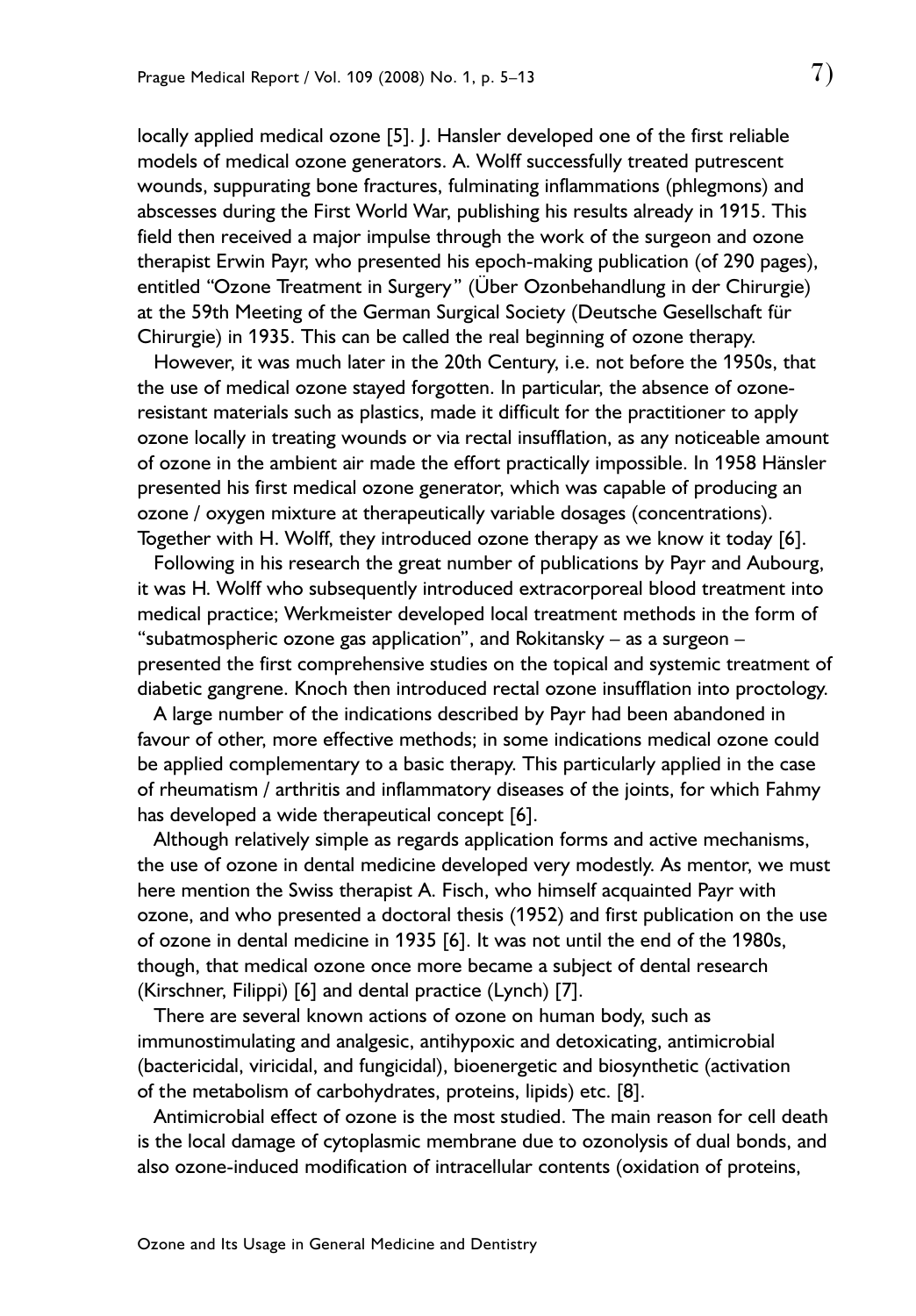loss of organel functions) because of secondary oxidants effects. This action is non-specific and selective to microbial cells; it does not damage human body cells because of their major antioxidative ability. Ozone is very efficient in antibiotics resistant strains. Its antimicrobial activity increases in liquid environment of the acidic pH. It is necessary to mention studies on the insignificant mutageneous effect of ozone on micro-organisms concerning a limited rising of ozone-resistant microbes. In viral infections the mechanism of ozone action lies in the intolerance of infected cells to peroxides and change of activity of reverse transcriptase, which takes part in synthesis of viral proteins [5, 9].

Ozone causes the synthesis of biologically active substances such as interleukins, leukotrienes and prostaglandins. Ozone influences cellular and humoral immune system; it stimulates proliferation of immunocompetent cells and synthesis of immunoglobulins. It also activates function of macrophages and increases sensitivity of micro-organisms to phagocytosis.

Ozone brings about the rise of  $pO<sub>2</sub>$  in tissues and improves transportation of oxygen in blood, which results in change of cellular metabolism – activation of aerobic processes (glycolysis, Krebs cycle, B-oxidation of fatty acids) and use of energetic resources. It also prevents formation of erythrocytes aggregates and increases their contact surface for oxygen transportation. Ozone causes secretion of vasodilators such as NO, which are responsible for dilatation of arterioles and venules. It also activates mechanisms of protein synthesis, increase amount of ribosomes and mitochondria in cells. These changes on the cellular level explain elevation of functional activity and regeneration potential of tissues and organs [9].

## **Ozone in medicine – indications and contraindications**

The major indications of ozone treatment were based on multiple case reports from hospitals and practices. Different studies on its mechanisms of action supported those findings from the scientific point of view. The Table 1 presents the basic indications of ozone therapy [6].

As for contraindications of ozone therapy, the following are mentioned in the medical literature: acute alcohol intoxication, recent myocardial infarction, haemorrhage from any organ, pregnancy, hyperthyroidism, thrombocytopenia and ozone allergy [6].

There are also data that repeated exposure to 125 p.p.b. ozone can enhance both lung function and inflammatory airway responses to inhale allergen in subjects with pre-existing allergic airway diseases [10].

The European Cooperation of Medical Ozone Societies warns from direct intravenous injections of ozone/oxygen gas that should not be practiced due to the possible risk of air embolism [3].

Medication forms of  $O^3$  in a gaseous form are somewhat unusual, and that is why special application techniques have had to be developed for the safe use of ozone. In local the applications as in the treatment of external wounds, its application in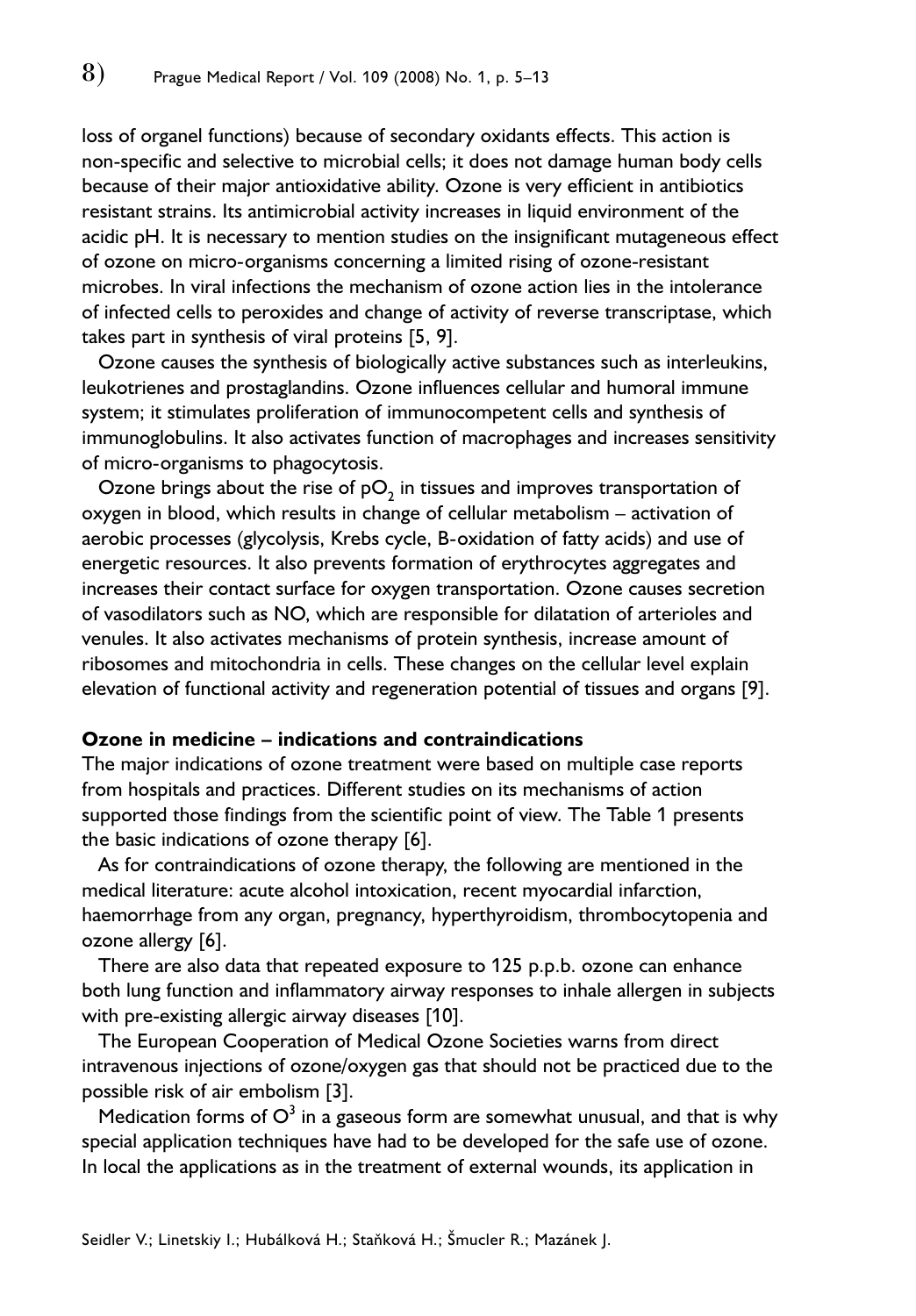the form of a transcutaneous  $\mathsf{O}^3$  gas bath has been established as a most practical and useful method, for example at low (subatmospheric) pressure in a closed system guaranteeing no escape of ozone into the ambient air. Ozonized water, whose use is particularly known in dental medicine, is optimally applied as a spray or compress.

Apart from rectal insufflation, principally used in the treatment of intestinal conditions, but also applied systemically, autohaemotherapy [or auto(haemo) transfusion] has established itself as a systemic therapy of choice. A corresponding dosage of ozone gas is passed through or, more correctly, transferred (in the form of microbubbles) to 50 to 100 ml of the patient's blood in a sealed, pressureless system, thus achieving the finest possible distribution to reach the greatest possible number of red and white blood cells with the aim of activating their metabolism. In other words, the organism acquires its own medication, the activated red blood cells and immunocompetent cells then being reintroduced via normal drip infusion. This is a markedly low-risk method when hygiene guidelines are observed, disposable units are used, and the material is ozone-resistant.

In the therapy of pain in the locomotor system, ozone can be applied supportively in the form of intramuscular or intraarticular injections [6].

### **The world-wide scale use of ozone therapy**

Ozone therapy is a well established alternative and complementary therapy in most mainland European countries where health authorities have tolerated such practice. The European Cooperation of Medical Ozone Societies, founded in 1972,

| Indications                                                                                                                                                         | Mechanisms                                                                                                                                                                                                                    |
|---------------------------------------------------------------------------------------------------------------------------------------------------------------------|-------------------------------------------------------------------------------------------------------------------------------------------------------------------------------------------------------------------------------|
| External ulcers and skin lesions                                                                                                                                    | Disinfection, wound cleansing and improved<br>wound healing                                                                                                                                                                   |
| Arterial circulatory disorders                                                                                                                                      | Activation of RBC (red blood cell) metabolism<br>with an improvement of oxygen release<br>Activation of ROS (reactive oxygen species)<br>and radical scavengers                                                               |
| Immunodeficiency and immunodysbalance:<br>Chronic forms of hepatitis B and C<br>Supportive therapy in cancer patients<br>Supportive therapy in rheumatoid arthritis | Activation of immunocompetent cells with<br>release of cytokins such as interferons and<br>interleukins.<br>Modulation of the immune system<br>Increase of antioxydative capacity<br>by activation of biological antioxidants |
| Inflammatory condition such as:<br>Knee arthrosis<br>Gonarthrosis<br>Traumatic knee disorders                                                                       | Antiinflammatory effect<br>Activation of antioxidative enzymes as radical<br>scavengers<br>Activation of immunocompetent<br>and cartilage cells with release of TGF- $\beta$                                                  |

#### **Table 1. The use of ozone in medicine**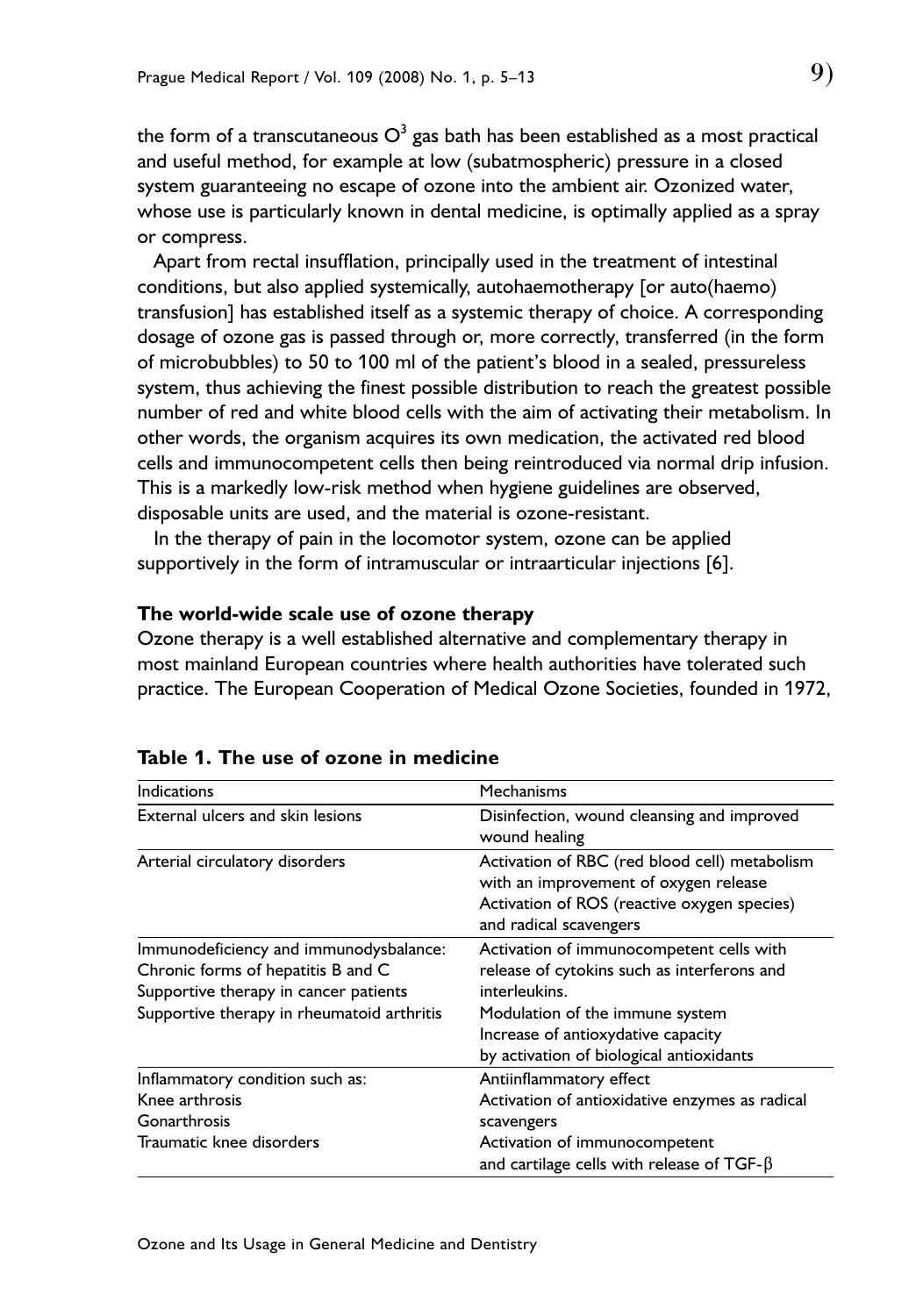publishes guidelines on medical indications and contraindications of ozone and hosts training seminars. In the early 1980's a German survey and investigation into ozone therapy was held by the University of Klinikum Griessen and the Institute for Medical Statistics. This study was published in the Empirical Medical Acts. It revealed over 5 million ozone treatments that had been delivered to some 350,000 patients, by more than 1000 therapists, from this number about half were the medical doctors. Although ozone is used in a complementary capacity by a significant number of doctors in Italy, Switzerland, Austria and Germany it has still not gained popular support with the main stream industry policy makers in those countries, it is not covered by health insurance, nor is it part of the curriculum at most esteemed medical schools. Proposal's to include ozone therapy in German health insurance schemes invoked hostile objections from pharmaceutical researchers who question its evidence base. According to the Wikipedia in general, countries with more socialist style health systems seem to have had less difficulty in accepted ozone as a medicine. No prohibition of ozone therapy is evident in Bulgaria, Cuba, Czech Republic, France, Germany, Israel, Italy, Japan, Malaysia, Mexico, Poland, Romania, Russia, Switzerland, and Ukraine. In the USA, recently passed Alternative Therapy Legislation has made ozone therapy an option for patients in some states. In Alaska, Arizona, Colorado, Georgia, Minnesota, New York, North Carolina, Ohio, Oklahoma, Oregon, South Carolina, and Washington Physicians can legally use ozone treatments in their practice without fear of prosecution [3].

# **Usage of ozone in dentistry**

The main use of ozone in dentistry is relays on its antimicrobial properties. It is proved to be effective against both Gram positive and Gram negative bacteria, viruses and fungi [11].

Muller et al. [12] compared the influence of ozone gas with photodynamic therapy (PDT) and known antiseptic agents (2% Chlorhexidine, 0,5 and 5% hypochlorate solutions) on a multispecies oral biofilm in vitro. The following bacteria were studied – Actinomyces naeslundii, Veillonella dispar, Fusobacterium nucleatum, Streptococcus sobrinus, Streptococcus oralis and Candida albicans. Gasiform ozone was produced by vacuum ozone delivery system Kavo Healozone. They concluded that the matrix-embedded microbial populations in biofilm are well protected towards antimicrobial agents. Only 5 % Hypochlorate solution was able to eliminate all bacteria effectively. Usage of gasiform ozone or PDT was not able to reduce significantly or completely eliminate bacteria in the biofilm [12].

Baysan et al. [13] assessed antimicrobial effect of Kavo Healozone device on primary root caries lesions (PRCL) and evaluated the efficiency of ozone specifically on Streptococcus mutans and Streptococcus sobrinus. As a result, ozone exposure to either 10 or 20 s under experimental conditions reduced the total levels of micro-organisms in the PRCLs to  $\lt$  1% of the control values.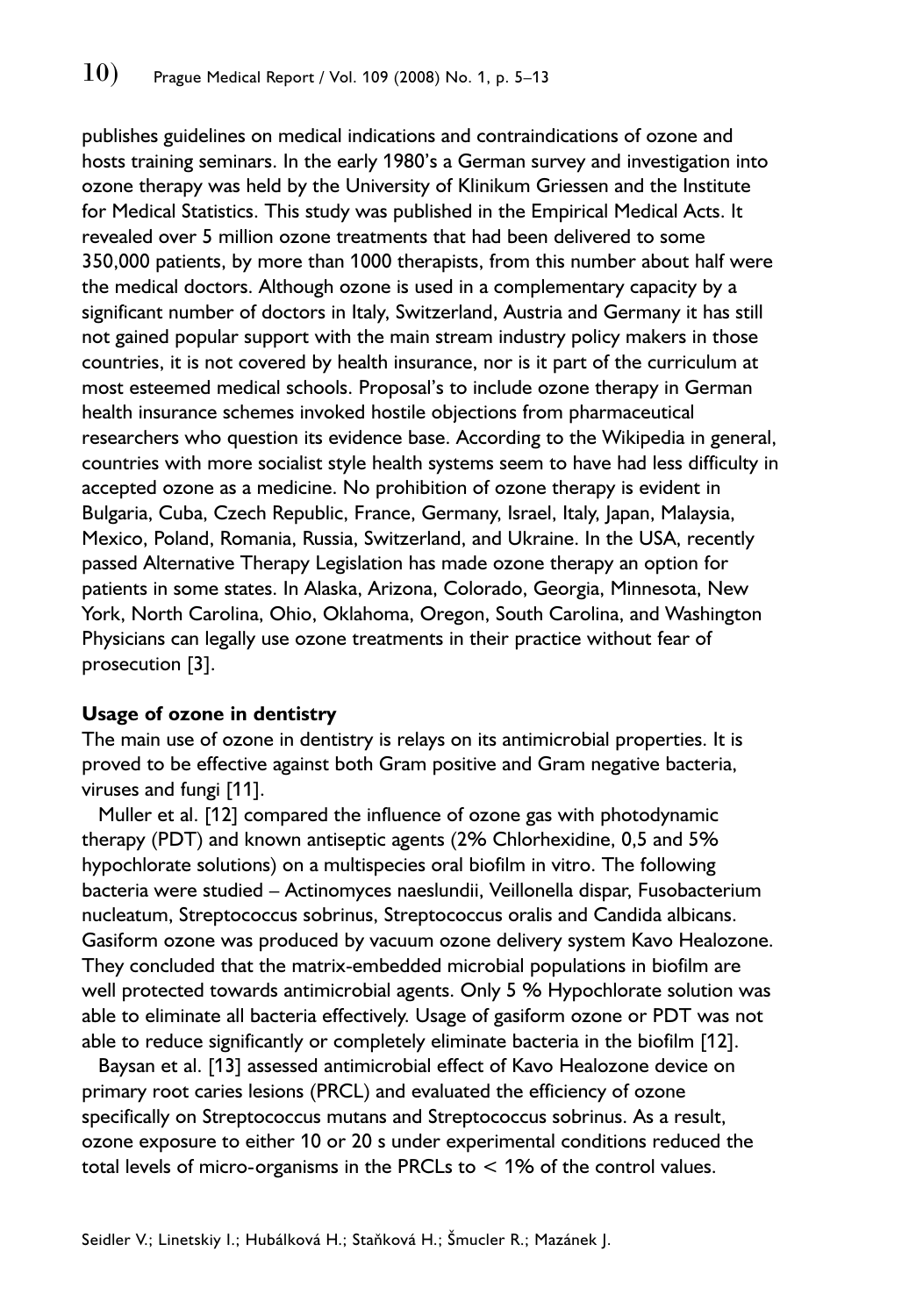Application of ozone for a period of 10 s was also capable of reducing the numbers of Streptococcus mutans and Streptococcus sobrinus in vitro [13].

Holmes [14] observed effect of KaVo Healozone device on PRCL followed by professionally-applied remineralising solution containing xylitol, fluoride, calcium, phosphate and zinc. This treatment modality was applied to 89 patients, aged from 60 to 82 years. After 18 months 100 % of ozone-treated PRCL's had improved. In control group, where lesions were left without treatment, only one PRCL had improved. In 62 % of cases the status remained leathery, while in 37 % of PCRL's had worsened from leathery to soft [14].

Polydorou et al. [15] studied antibacterial effect of Kavo Healozone device on Streptococcus mutans in comparison with the already proven activity of two dentin-bonding systems. Their findings show that an 80 s application of ozone is a very promising therapy for elimination of residual micro-organisms in deep cavities and therefore of potentially increasing the clinical success of restorations. A 40 s application of ozone was found to reduce significantly the numbers of Streptococcus mutans, but not to extend of other treatments. A longer period of ozone activity could be advantageous as a result of its anticariogenic effect [15].

Nagayoshi et al. [16] tested the efficacy of ozonated water on survival and permeability of oral micro-organisms and dental plaque. They confirm that ozonated water (0.5–4 mg/l) was highly effective in killing of both gram positive and gram negative micro-organisms. Gram negative bacteria, such as Porphyromonas endodontalis and Porphyromonas gingivalis were substantially more sensitive to ozonated water than gram positive oral streptococci and Candida albicans in pure culture. Furthermore ozonated water had strong bactericidal activity against bacteria in plaque biofilm. In addition, ozonated water inhibited the accumulation of experimental dental plaque in vitro [16].

Huth et al. [17] in their study declared that the aqueous form of ozone, as a potential antiseptic agent, showed less cytotoxicity than gaseous ozone or established antimicrobials (chlorhexidine digluconate-CHX 2%, 0.2%; sodium hypochlorite-NaOCl 5.25%, 2.25%; hydrogen peroxide-H<sub>2</sub>O<sub>2</sub> 3%) under most conditions. Therefore, aqueous ozone fulfils optimal cell biological characteristics in terms of biocompatibility for oral application [17].

Hems et al. [18] evaluated the potential of ozone as an antibacterial agent using Enterococcus faecalis as a test species. Ozone was used both gasiform (produced by Purezone device), and aqueous (optimal concentration 0.68 mg/l). It was concluded that ozone in solution was antibacterial against planctonic Enterococcus faecalis after 240 s treatment. However it was not effective against Enterococcus faecalis cells in a biofilm unless they were displaced into the surrounding medium by agitation. Gaseous ozone was not effective on the Enterococcus faecalis biofilm [18].

Estrela et al. [19] studied antimicrobial effects of ozonated water, gaseous ozone and antiseptic agents (2.5 % hypochlorite and 2 % chlorhexidine) in infected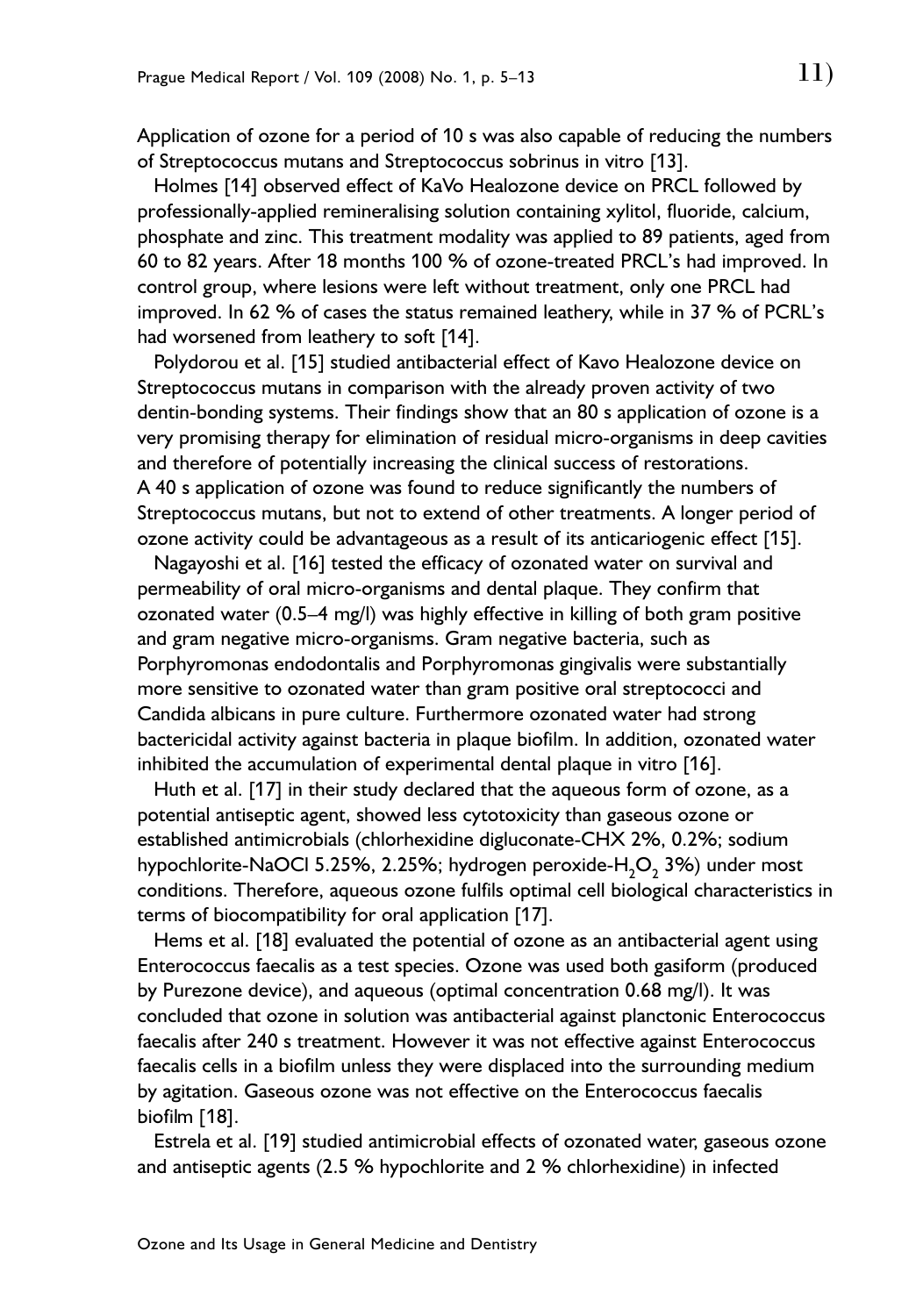human dental root canals. All these substances had no antibacterial effect against Enterococcus faecalis over a 20 minute contact time in the infected root canals [19].

Thanomsub et al. [20] tested the effects of ozone treatment on cell growth and ultrastructural changes in bacteria (Escherichia coli, Salmonella sp., Staphylococcus aureus and Bacillus subtilis). It was discovered that ozone at 0.167 mg/min/l can be used to sterilize water, which is contaminated with up to 105 cfu/ml bacteria within 30 minutes. Destroying of bacterial cell membrane was observed, subsequently producing intercellular leakage and eventually causing cell lysis. Nevertheless, these ozone concentrations have no significant effect on the cell viability in bacterial cultures at higher concentrations of 106 and 107 cfu/ml [20].

Kronusová [21] used ozone in following cases: prevention of dental caries in fissures of the first permanent molars in children, application of ozone in prepared cavity, after tooth extraction, in case of postextractional complications, in patients with chronic gingivitis, periodontitis and periodontal abscesses, herpes labialis, purulent periodontitis, dentition difficilis etc. Almost all patients with gingivitis showed subjective and objective improvement of their status, as well as patients with periodontal abscess, where no exsudation was observed. Application of ozone after tooth extraction was found also quite useful – only 10 % of patients suffered from such complication as alveolitis sicca, but even in these cases the clinical course was shorter and more moderate [21].

The influence of ozonized water on the epithelial wound healing process in the oral cavity was observed by Filippi [22]. It was found that ozonized water applied on the daily basis can accelerate the healing rate in oral mucosa. This effect can be seen in the first two postoperative days. The comparison with wounds without treatment shows that daily treatment with ozonized water accelerates the physiological healing rate [22].

#### **Conclusions**

In comparison with classical medicine modalities such as antibiotics and disinfectants, ozone therapy is quite inexpensive, and according to many case reports and scientific studies it is very promising. Further research is needed to standardise indications and treatment procedures of ozone therapy. Contraindications of this controversial method should not be forgotten.

#### **References**

- 1. STOPKA P.: Ozon. *Progresdent* 6: 8–11, 2003.
- 2. STÜBINGER S., SADER R., FILIPPI A.: The use of ozone in dentistry and maxillofacial surgery: a review. *Quintessence Int.* 37(5): 353–359, 2006.
- 3. Wikipedia. HTTP://EN.WIKIPEDIA.ORG/WIKI/OZONE\_THERAPY
- 4. BOCCI V.: Biological and clinical effects of ozone. Has ozone therapy a future in medicine?. *Br. J. Biomed. Sci.* 56: 270–279, 1999.
- 5. SUNNEN G. V.: Ozone in Medicine: Overview and Future Directions. *J. Adv. Med.* 1(3): 159–174, 1988.